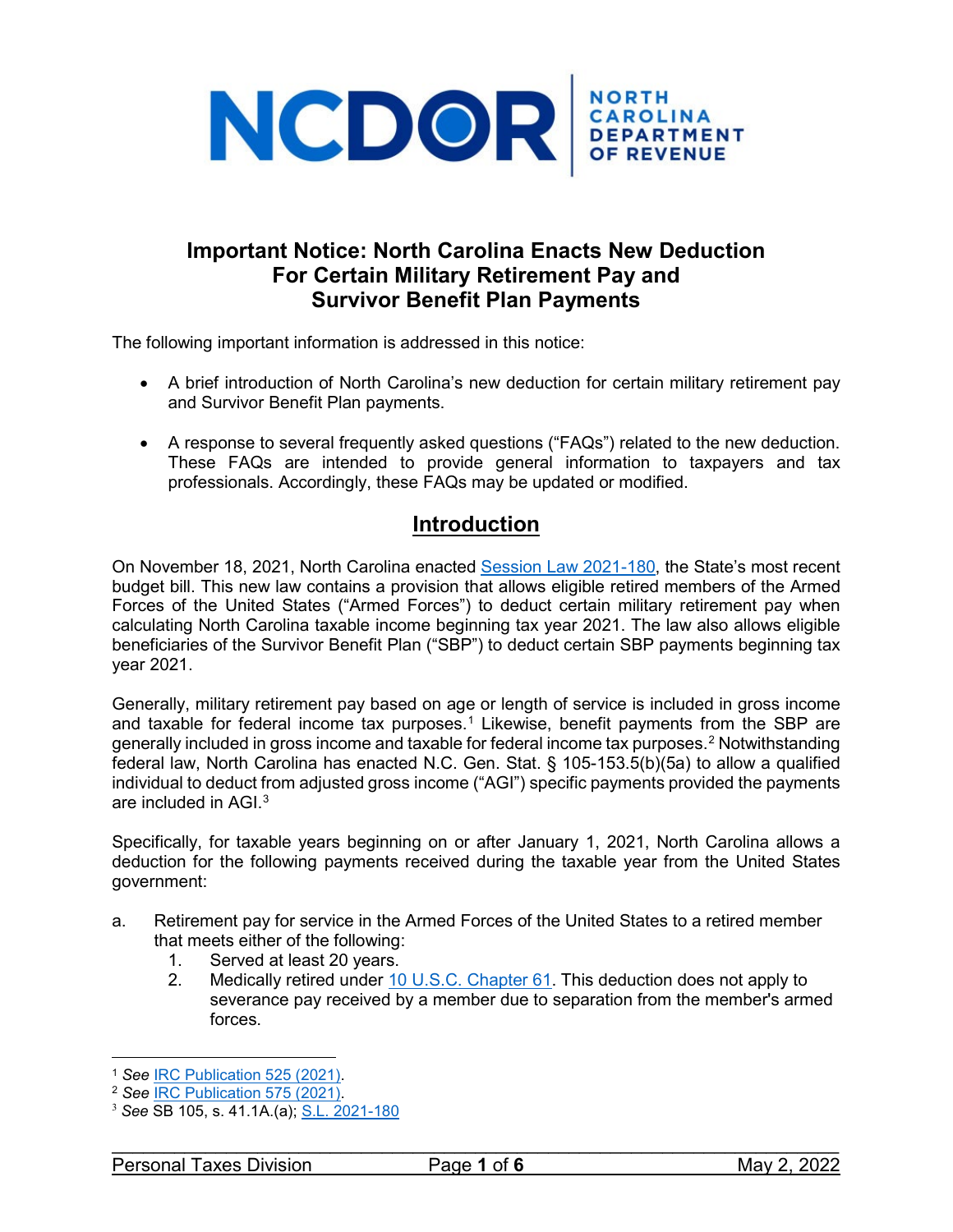

b. Payments of a Plan defined in  $10$  U.S.C. § 1447 to a beneficiary of a retired member who is eligible to deduct retirement pay under N.C. Gen. Stat. § 105-153.5(b)(5a)(a).

# **Frequently Asked Questions**

# **Topic A. Retirement Pay for Service in the Armed Forces**

### **A1. What is the definition of "Armed Forces of the United States" for purposes of the deduction for retirement pay for service in the Armed Forces (the "Deduction")?**

The term "Armed Forces of the United States" ("Armed Forces") means the United States Army, United States Navy, United States Air Force, United States Marine Corps, United States Space Force, and the United States Coast Guard.<sup>[4](#page-1-0)</sup>

### **A2. Who is a retired member of the Armed Forces for purposes of the Deduction?**

A member or former member of the Armed Forces who is entitled, under statute, to retired, retirement, or retainer pay on account of service as a member. [5](#page-1-1)

### **A3. I am a retired member of the Armed Forces. I received retirement pay in 2021. Am I eligible for the Deduction?**

It depends. A retired member of the Armed Forces is eligible for the Deduction if the retired member meets either of the following:

- (1) Served at least 20 years in the Armed Forces; or
- (2) Was medically retired from the Armed Forces under **10 U.S.C. Chapter [6](#page-1-2)1.**<sup>6</sup>

For more information on medical retirement, see [Disability Retirement \(defense.gov\).](https://militarypay.defense.gov/Pay/Retirement/Disability.aspx)

### **A4. I am a former member of the Armed Forces. I was separated from the military due to a medical issue. I received severance pay in 2021. Am I eligible for the Deduction?**

No. Severance pay received for separation from the Armed Forces is not eligible for the Deduction.<sup>[7](#page-1-3)</sup>

**Note:** This provision only applies to disability severance pay that is included in the member's federal AGI. If a member's disability severance pay is not included in AGI, the payment will not be included in the member's North Carolina taxable income.

 $\overline{a}$ 

<span id="page-1-1"></span><span id="page-1-0"></span><sup>4 &</sup>lt;u>[10 U.S. Code § 101\(](https://www.law.cornell.edu/uscode/text/10/101?msclkid=9f2e2733c04d11ec84dcae501b3271dc)a)(4)</u>.<br><sup>5</sup> <u>[5 U.S. Code § 2108\(](https://www.law.cornell.edu/uscode/text/5/2108#5)5)</u>.<br><sup>6</sup> See SB 105, s. 42.1A.(a); <u>S.L. 2021-180</u>.

<span id="page-1-3"></span><span id="page-1-2"></span><sup>&</sup>lt;sup>7</sup> See SB 105, s. 42.5.(c,h); <u>S.L. 2021-180</u>.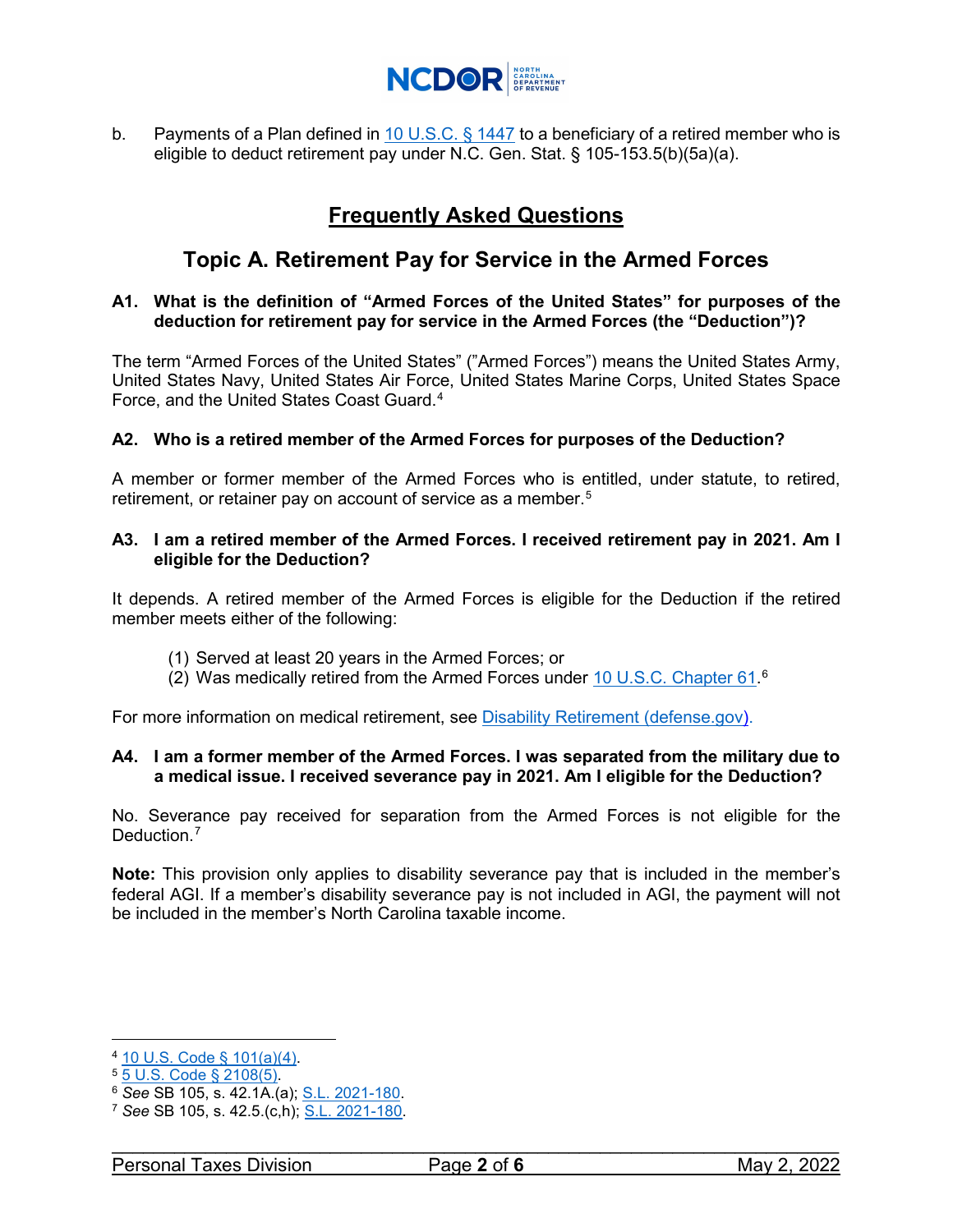

### **A5. I am a retired civilian employee who worked for the Armed Forces. I received retirement pay in 2021. Do I qualify for the Deduction?**

No. Retirement pay received for work performed by a civilian employee does not qualify for the Deduction.

**A6. I am a retired military contractor who performed services for the Armed Forces. I received retirement pay related to these services from a third party in 2021. Am I eligible for the Deduction?** 

No. Retirement pay received for work performed by a military contractor does not qualify for the **Deduction** 

**A7. I am a retired member of the Armed Forces. I am also a retired civilian employee of the United States government. I waived my military retirement pay and added my military service to my civilian service. I received retirement pay in 2021. Am I eligible for the Deduction?**

No. Retirement pay received for work performed by a civilian employee does not qualify for the Deduction.

**A8. My federal civil service retirement pay is based, in part, on my military service time. Am I eligible for the Deduction?** 

No. Retirement pay received for work performed by a civilian employee does not qualify for the Deduction.

**A9. I am a retired member of the Armed Forces. I am also a retired civilian employee of the United States government. I did not waive my military retirement pay. I received retirement pay in 2021. Am I eligible for the Deduction?**

It depends. Retirement pay received by a retired member of the Armed Forces for military service of at least 20 years qualifies for the Deduction. Retirement pay received by a retired member of the Armed Forces who was medically retired under [10 U.S.C. Chapter 61](https://www.law.cornell.edu/uscode/text/10/subtitle-A/part-II/chapter-61?msclkid=aa4670d8c1d511ecbea073a9f678cd13) qualifies for the Deduction. Retirement pay received for work performed by a civilian employee does not qualify for the Deduction.

### **A10. I am a retired member of the Armed Forces. How do I calculate my years of service for purposes of the Deduction?**

A retired member of the Armed Forces must use the provisions of [Title 10 of the United States](https://www.law.cornell.edu/uscode/text/10?msclkid=d1866a12c06011eca070c0cde4ce8bb4)  [Code](https://www.law.cornell.edu/uscode/text/10?msclkid=d1866a12c06011eca070c0cde4ce8bb4) to determine length of service.

For more information, see [Retirement \(defense.gov\).](https://militarypay.defense.gov/Pay/Retirement/calc/msclkid/25051ccec1e511ec91eb587305a18381/)

### **A11. I was medically retired from the Armed Forces under Chapter 61. Does the 20-year service requirement apply to me for purposes of the Deduction?**

No. The Deduction is available to a retired member who is medically retired under [Chapter 61](https://www.law.cornell.edu/uscode/text/10/subtitle-A/part-II/chapter-61?msclkid=ae409f82c04f11ec95c039ec532a7f72) regardless of length of service.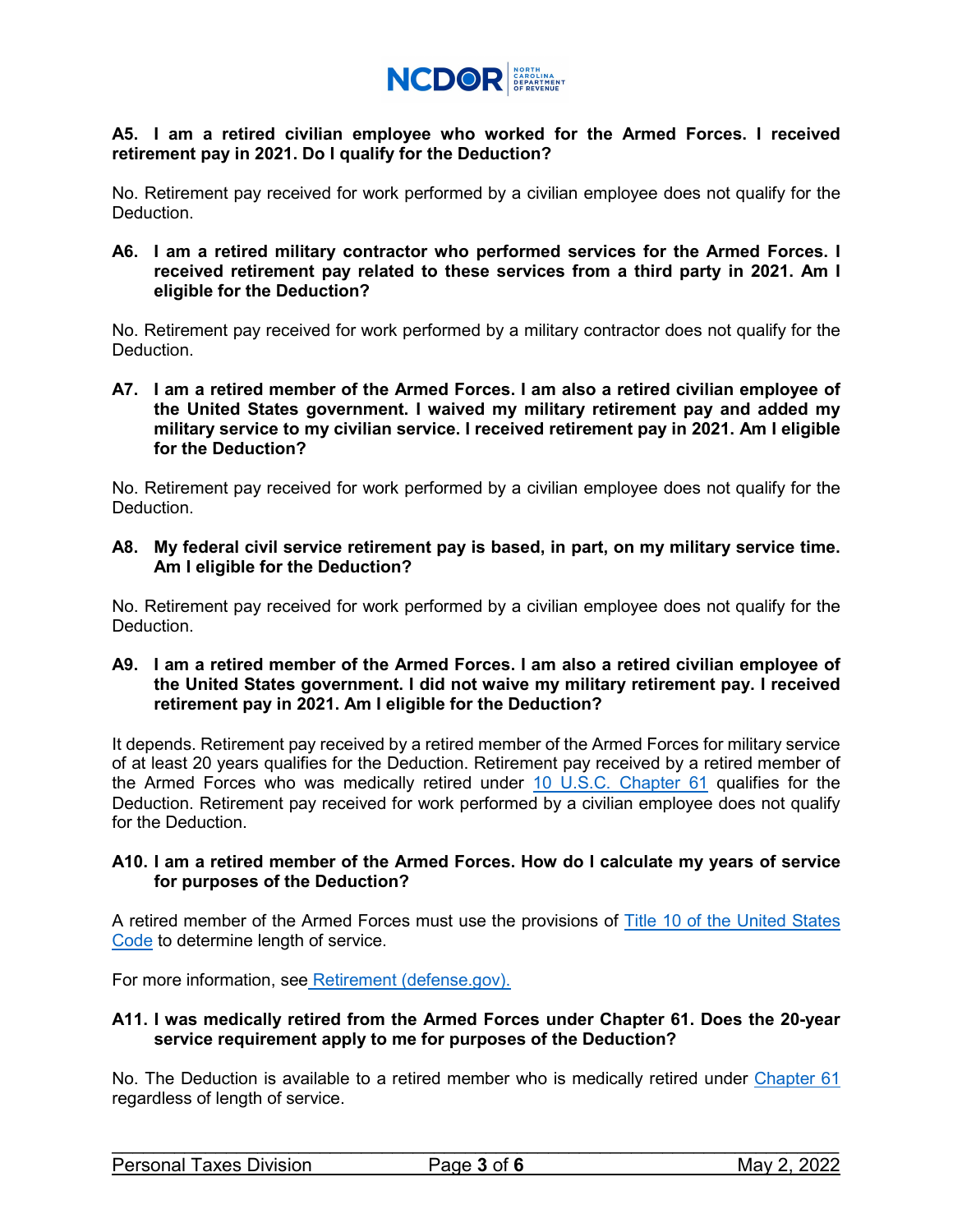

**Note:** The Deduction does not apply to severance pay received by a former member of the Armed Forces due to separation from the Armed Forces.

For more information, see [Disability Retirement \(defense.gov\).](https://militarypay.defense.gov/Pay/Retirement/Disability.aspx)

### **A12. I am a retired member of the Armed Forces. I received payments from the Thrift Savings Plan for tax year 2021.[8](#page-3-0) Am I eligible for the Deduction?**

It depends. If the retired member served at least 20 years in the Armed Forces or was medically retired from the Armed Forces under [10 U.S.C. Chapter 61,](https://www.law.cornell.edu/uscode/text/10?msclkid=82982900c1eb11ec8cfaf5790934a254) then the payment received from the Thrift Savings Plan qualifies for the Deduction.

For more information, see [Thrift Savings Plan \(defense.gov\).](https://militarypay.defense.gov/Benefits/Thrift-Savings-Plan/)

### **A13. Do retirement payments made to an individual other than the retired member of the Armed Forces qualify for the Deduction?**

No. North Carolina explicitly limits the Deduction to payments made to the retired member of the Armed Forces.

For example, in some instances, the former spouse of the retired member of the Armed Forces may be entitled to receive a court-ordered payment from the retirement pay of the member. Because such payments are made to a person other than the retired member of the Armed Forces, the former spouse does not qualify for the Deduction.

# **Topic B. Survivor Benefit Plan Payments**

#### <span id="page-3-1"></span>**B1. A beneficiary of a retired member may be eligible to deduct payments received from a "Plan defined in 10 U.S.C. § 1447" when calculating North Carolina taxable income. What is a "Plan defined in 10 U.S.C. § 1447?"**

A "Plan defined in [10 U.S.C. § 1447"](https://www.law.cornell.edu/uscode/text/10/1447?msclkid=15448831c1e711ec8f1de1ed946230aa) is the Survivor Benefit Plan ("SBP"). The SBP allows a retired member of the Armed Forces to purchase coverage that provides income to an eligible beneficiary.

For more information, see [Survivor Benefit Program Overview \(defense.gov\).](https://militarypay.defense.gov/Benefits/Survivor-Benefit-Program/Overview/)

### **B2. Who is a "beneficiary of a retired member" for purposes of deducting an SBP payment?**

A beneficiary of a retired member is an eligible beneficiary as determined under the provisions of the SBP.

For more information, see Survivor [Benefit Program \(defense.gov\).](https://militarypay.defense.gov/Benefits/Survivor-Benefit-Program/)

 $\overline{a}$ 

<span id="page-3-0"></span><sup>8</sup> [Thrift Savings Plan \(defense.gov\).](https://militarypay.defense.gov/Benefits/Thrift-Savings-Plan/)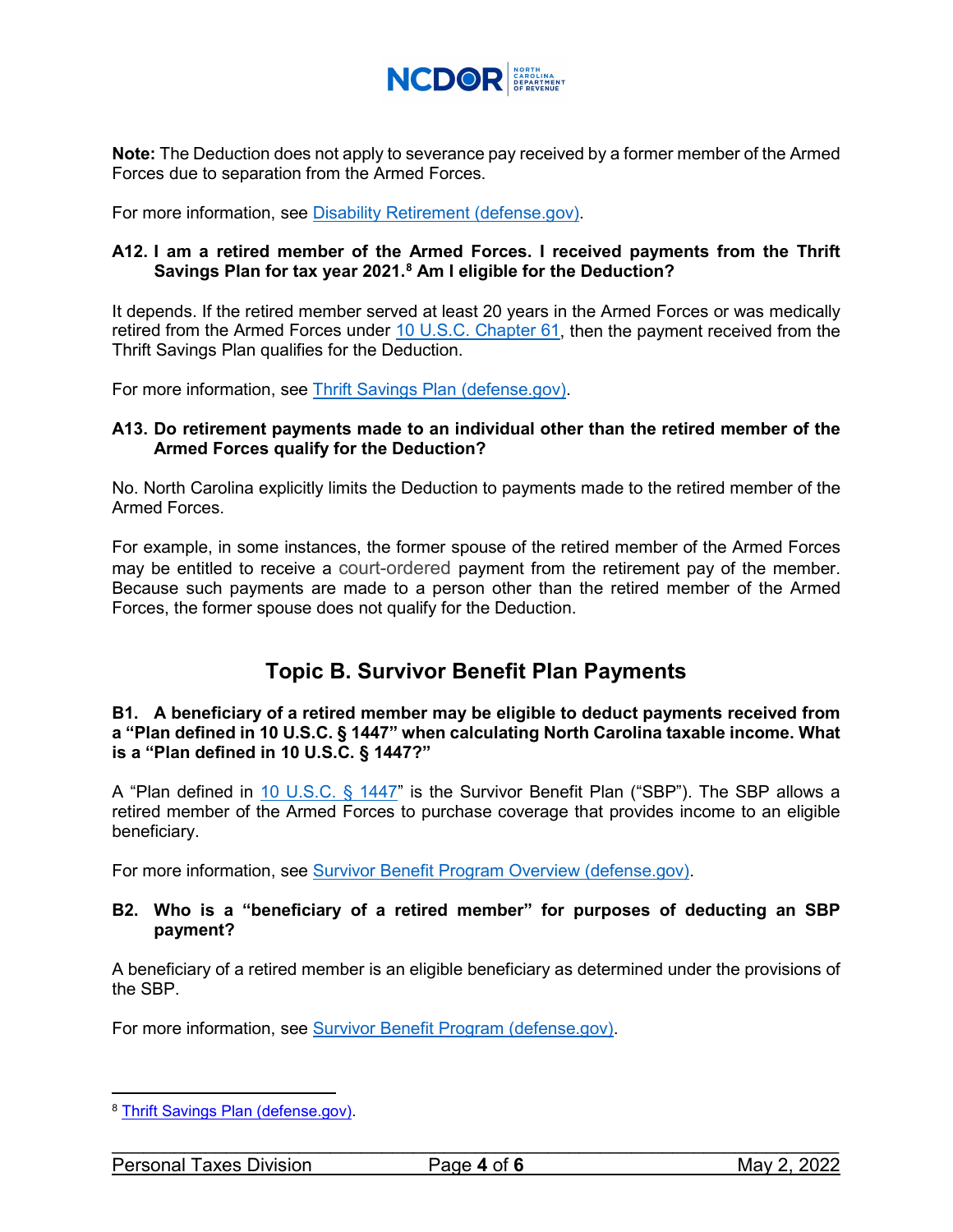

### **B3. I am a beneficiary of a retired member. I received an SBP payment in 2021. Am I eligible to deduct the SBP payment?**

It depends. If the retired member who purchased SBP coverage served at least 20 years in the Armed Forces or was medically retired from the Armed Forces under 10 U.S.C. Chapter 61, then the beneficiary of the retired member can deduct the SBP payment when calculating North Carolina taxable income

#### **B4. I am a beneficiary of a retired member. I received a Thrift Savings Plan ("TSP") payment in 2021.[9](#page-4-0) Am I eligible to deduct the TSP payment?**

No. North Carolina explicitly limits the deduction to payments received from a Plan defined in 10 U.S.C. § 1447, which is the Survivor Benefit Program. See [FAQ B1.](#page-3-1)

# **Topic C. Claiming the Deduction**

### **C1. I am a retired member of the Armed Forces. I am eligible for the Deduction. When can I deduct retirement pay?**

A retired member of the Armed Forces who is eligible for the Deduction (an "Eligible Retiree") may deduct military retirement pay on a North Carolina individual income tax return for tax years beginning 2021.

**Note** If you are an Eligible Retiree and you have filed your North Carolina individual income tax return for tax year 2021, and you included military retirement payments in your calculation of North Carolina taxable income, you should consider filing an amended return with the Department to deduct the payments. For more information on how to amend your 2021 North Carolina Individual Income Tax Return, [Form D-400,](https://www.ncdor.gov/2021-d-400-individual-income-tax-return) see the instructions for the return, [Form D-401,](https://www.ncdor.gov/2021-d-401-individual-income-tax-instructions-0) on the Department's website.

### **C2. I am a beneficiary of a retired member. I am eligible to deduct an SBP payment. When can I deduct the SBP payment?**

A beneficiary of a retired member who is eligible to deduct an SBP payment (an "Eligible Beneficiary") may deduct the payment on a North Carolina individual income tax return beginning tax year 2021.

**Note:** If you are an Eligible Beneficiary and you have filed your North Carolina individual income tax return for tax year 2021, and you included an SBP payment in your calculation of North Carolina taxable income, you should consider filing an amended return with the Department to deduct the payment. . For more information on how to amend your 2021 North Carolina Individual Income Tax Return, [Form D-400,](https://www.ncdor.gov/2021-d-400-individual-income-tax-return) see the instructions for the return, [Form-D401,](https://www.ncdor.gov/2021-d-401-individual-income-tax-instructions-0) on the Department's website.

<span id="page-4-0"></span> $\overline{a}$ <sup>9</sup> [Thrift Savings Plan \(defense.gov\).](https://militarypay.defense.gov/Benefits/Thrift-Savings-Plan/)